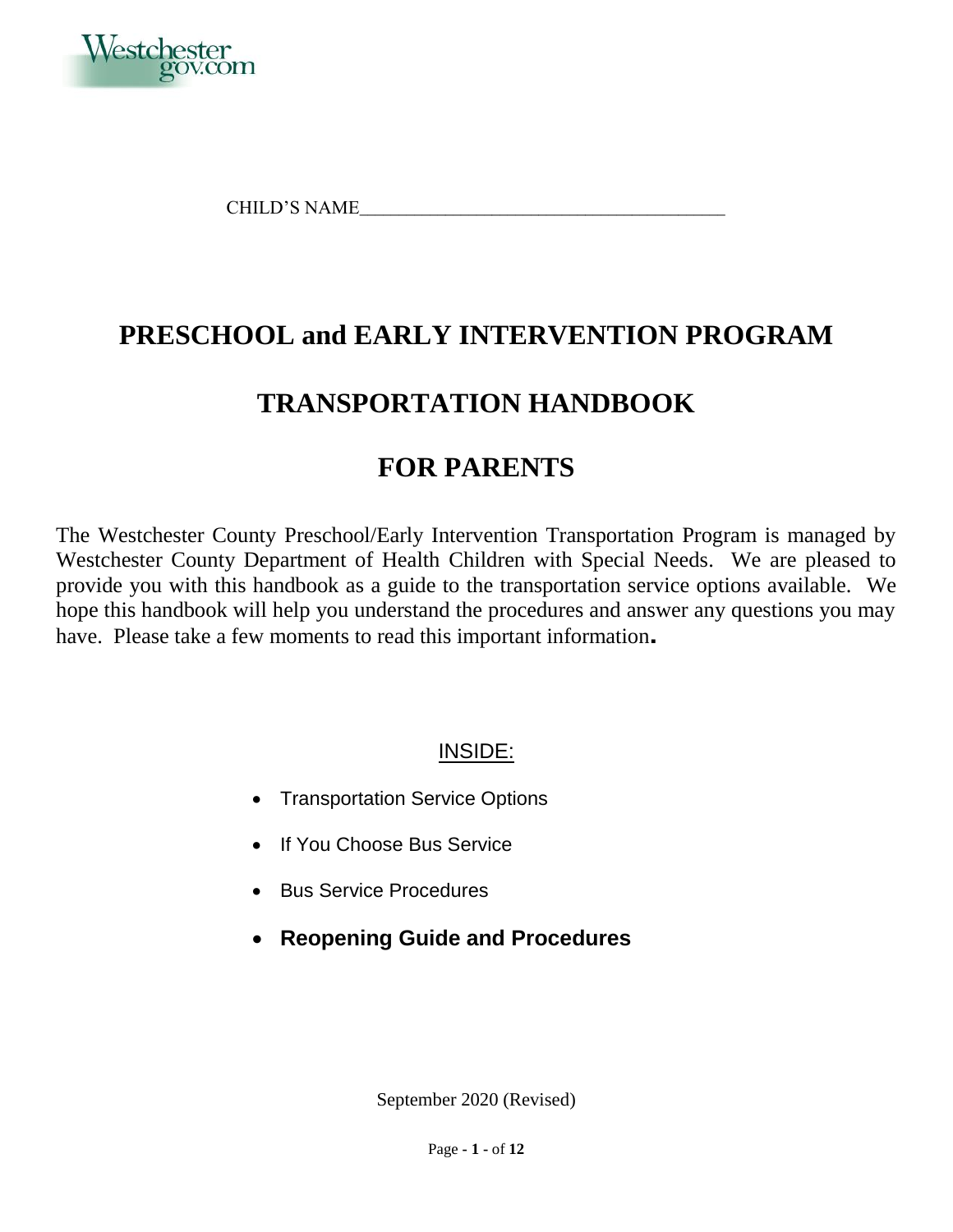## **Transportation Service Options**







Westchester County Department of Health (WCDH) provides Transportation Service for children with special needs as mandated by Section 4410 of the Education Laws of 1989, Title II-A of Article 25 of the Public Health Law and/or other applicable acts.

Transportation Service is defined as transportation of each child to and from the child's special needs program (the program or agency providing educational services to the child) using a vehicle that can accommodate the specific needs of the specific child. This includes County-provided school bus service in vehicles equipped with a radio, child-restraint seat and properly trained drivers and monitors; and parent transportation by personal car or public bus. As the parent/guardian, you must discuss all available transportation service options with your Early Intervention Service Coordinator or your school district's Committee on Preschool Education (CPSE) Chairperson. Your school district is defined by the geographical area in which your family lives. Each school district has its own CPSE for children 3-5, which determines your child's special education needs.

Mileage Reimbursement and No-Cost Monthly Metro Cards are available to parents who choose to transport their child to/from an Early Intervention Toddler Development Group contained in the Individualized Family Service Plan (IFSP), or to the approved 4410 Special Education Preschool Program contained in the Individualized Education Plan (IEP). Parents who transport their child to/from Early Intervention services occurring at a facility (not a toddler development group) or parent-child group contained in the Individualized Family Service Plan (IFSP) may also receive Mileage Reimbursement, No-Cost Monthly Metro Cards, and in some cases, Taxi Fare Reimbursement.

County-Provided Bus Service is available to children attending an Early Intervention Toddler Development Group contained in the Individualized Family Service Plan (IFSP), or the approved 4410 Special Education Preschool Program contained in the Individualized Education Plan (IEP).

Whichever option is selected at the **IFSP or CPSE meeting**, it must be listed on your child's IFSP or IEP prior to the beginning of transportation services and it must be consistent for each day your child is scheduled to attend the program/service. You may not combine a Metro Card or transportation reimbursement and County-provided bus service.

Any necessary change in the selected transportation option must be communicated to either the Early Intervention Service Coordinator or your school district's CPSE Chairperson; and the appropriate paperwork completed prior to the beginning of the new service option.

*Please ask your Early Intervention Service Coordinator or your school district's Committee on Preschool Education Chairperson for a copy of the WCDH brochure with information about Parent Transportation Reimbursement benefits.*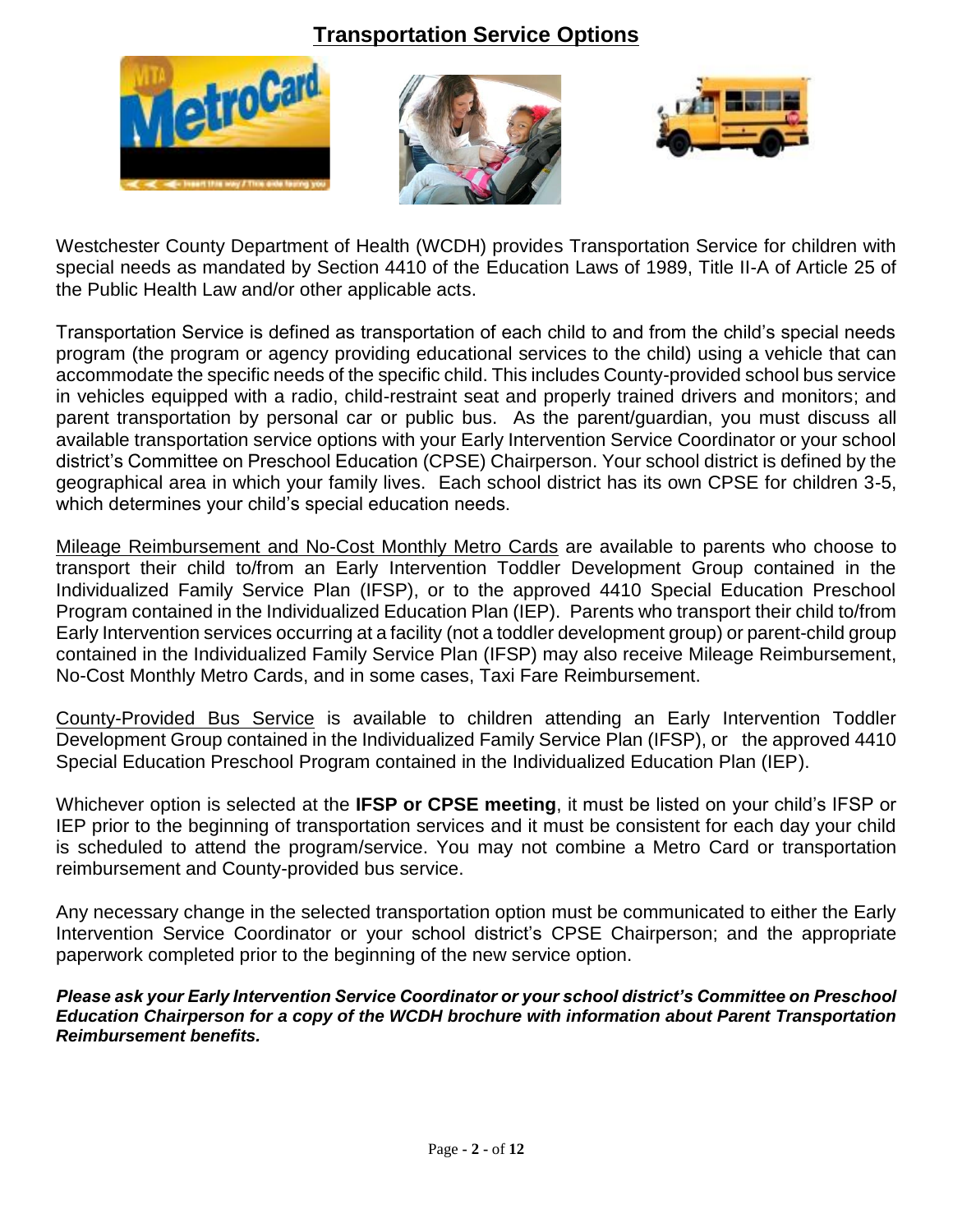# **If You Choose Bus Service**

The Westchester County Department of Health Children with Special Needs-CSN must ensure safe and efficient transportation for all children approved for transportation service. Bus service will begin once the WCDH receives and reviews your child's IFSP or IEP authorizing transportation service and a properly completed Bus Transportation Authorization Form (TAF)

If the WCDH does not receive these required documents, if they are incorrect or arrive late, **BUS SERVICE WILL NOT BE AVAILABLE ON THE FIRST DAY OF PROGRAM**. Speak to your child's Early Intervention Service Coordinator to confirm that the correct paperwork is submitted in a timely manner. Or speak to your school district's CPSE to request that your child's meeting be scheduled in a timely manner and that all required documents have been completed and submitted to the WCDH.

### **Bus Service Facts:**

- Your child will receive one round trip (from home to program, from program to home) on a vehicle equipped with child-restraint seats for all children. The vehicles will provide air conditioning as needed from May 1<sup>st</sup> through October 1<sup>st</sup> and be properly heated in cold weather months. The vehicles will be wheelchair accessible if necessary.
- Each vehicle will have one bus monitor who will assist your child with getting on, riding, and getting off the bus. The bus monitor is not permitted to help dress or feed your child while on the bus. Nor is he/she permitted to escort your child to or from the school bus.
- Medications are not permitted on the bus. If your child requires medication, it is your responsibility to bring your child's medication to the program.
- Parents may not enter or ride on the bus.
- Bus routes are generally scheduled for up to 60 minutes. If your child lives a significant distance from the program, the scheduled time of the bus route may be up to 75 minutes. Factors such as traffic congestion/accidents or inclement weather may cause the bus route to take more than the scheduled amount of time. Parents should also keep in mind that buses often depart from the program several minutes after the program's dismissal time once all children have boarded the bus.

### **Scheduled pick-up and drop-off times are approximate**.

#### **Bus Company Information:**

| 914-963-9600 |
|--------------|
| 914-965-9006 |
| 914-761-3400 |
| 914-428-1400 |
| 914-393-0079 |
| 914-375-2258 |
| 914-328-1400 |
|              |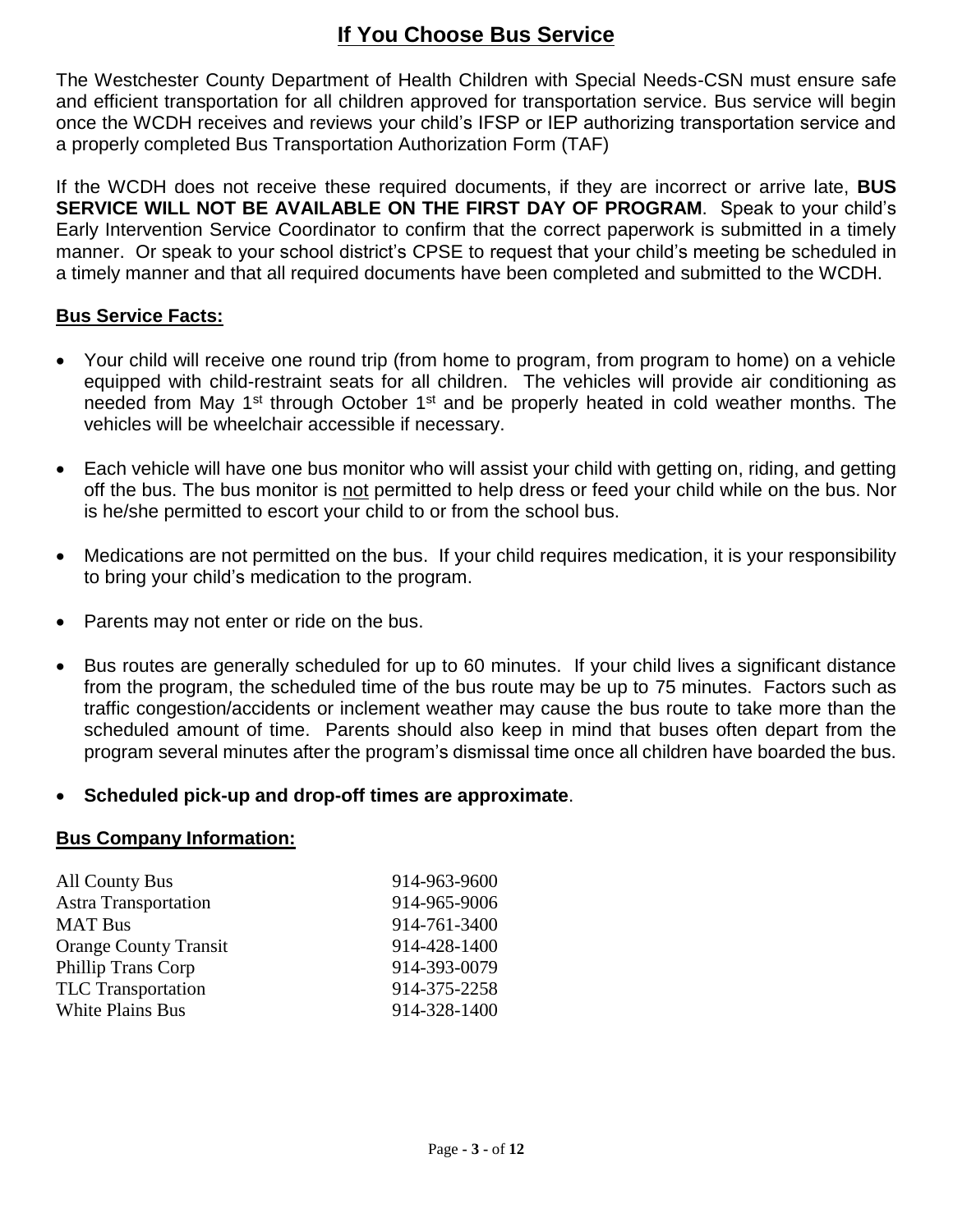### **Bus Transportation Authorization Form (TAF):**

A completed Bus Transportation Authorization Form (TAF) is required before your child can ride the school bus. Your school district or service coordinator will provide you with the TAF to complete. The TAF provides the following information:

- PICK-UP ADDRESS Your home address. If you choose an address other than your home, the alternate address must also be located within Westchester County. **The pick-up address must be the same every day of the week.**
- DROP-OFF ADDRESS Your home address or an alternate address within Westchester County. This address may be different from the pick-up address, but it **must be the same every day of the week.**
- EMERGENCY NUMBERS— in case we cannot reach you. This should be someone who knows your child and who has agreed to receive and assume responsibility for your child.
- MEDICAL INFORMATION This is information you and your child's physician feel is important for us to have in order to provide safe transportation. Complete this section to help us understand your child's needs. Tell us if your child has special medical conditions such as seizures, temperature difficulties, allergies, etc., if your child takes medication regularly and what the medication is.
- Once a student's trip is scheduled according to the information on the TAF, it can only be changed if the family moves to a new address or permanently changes to an alternate pick-up or drop-off address. **Temporary changes to pick up or drop off locations are not permitted; no forms can be accepted for temporary changes.**

Your child's TAF must be up-to-date at all times. **Transportation service will stop if any significant information on the TAF is found to be incorrect.** Changes to bus routes cannot be made by submitting forms or requests directly to the bus driver/company. You must contact your school district or service coordinator as soon as possible to update the TAF if changes to any of the following occur:

- The pick-up or drop-off address
- The program location
- The program session time
- The name of the person(s) authorized to meet your child at the bus
- Telephone numbers for yourself or emergency contacts
- Your child's medical needs

Your school district/service coordinator will complete a new TAF and submit the form to the WCDH. Changes to the pick-up and/or drop-off address or the program location may take up to 10 days to accommodate.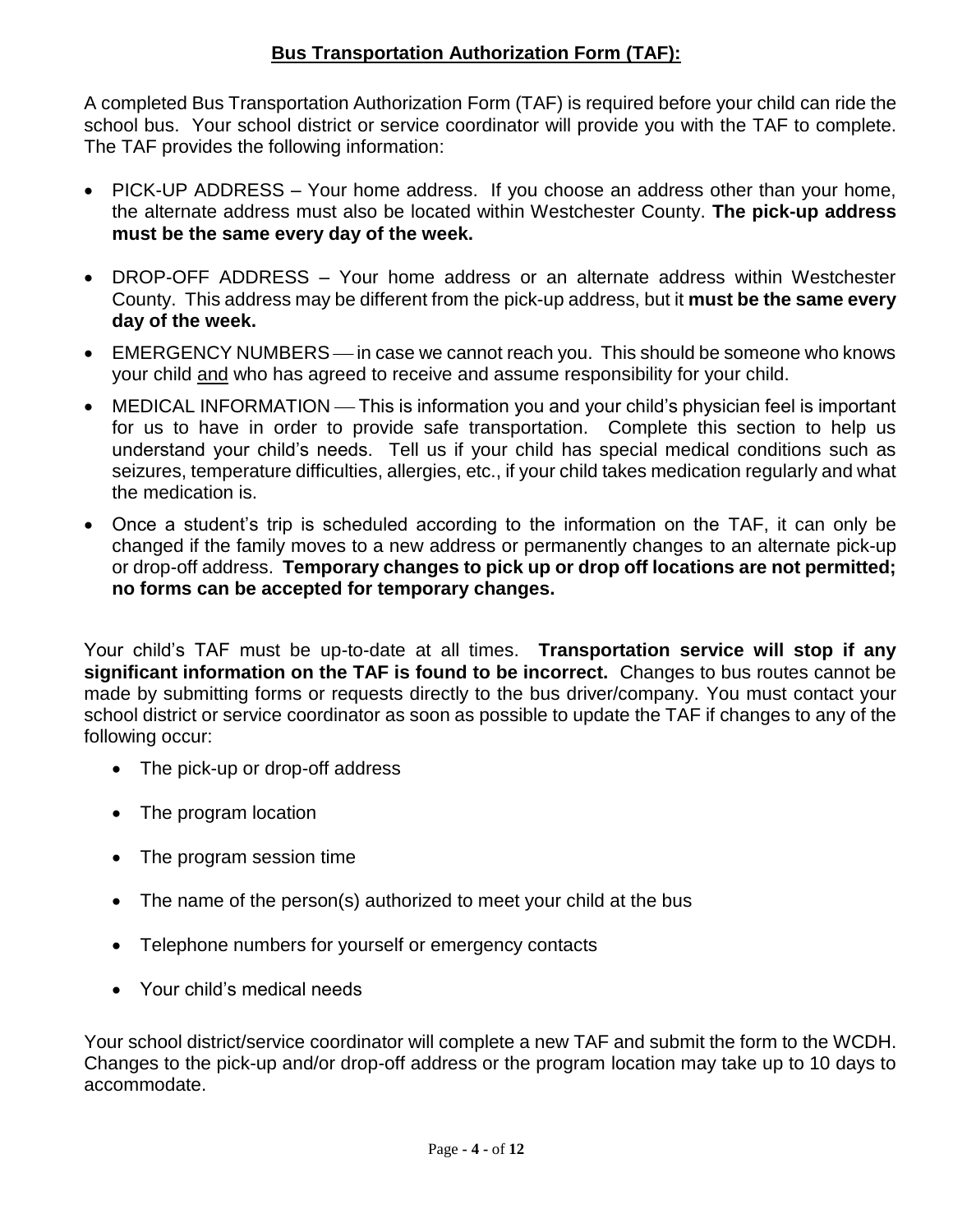## **Bus Service Procedures**

#### **Waiting For the Bus:**

- The Bus Company will call to give you the **approximate** scheduled pick-up and drop-off times for your child.
- Your child must be ready 10 minutes before the pick-up time. If occasionally your child is not ready at the scheduled pick-up time, the driver is not required to wait more than 5 minutes before continuing on the route. **The driver is not required to wait 5 minutes for your child each day**.
- If you are waiting more than 15 minutes from the scheduled pick-up time, and are not contacted by the Bus Company, please call the dispatcher.
- If the bus is late more than two (2) consecutive times, report this to your child's EI or preschool program for assistance.
- Changes in pick-up and drop-off times happen during the school year when children are added or leave the program. The Bus Company will notify you of any schedule changes.

#### **You or an Authorized Caregiver must meet the bus:**

- All children must be met at the school bus by a **parent/guardian** (a person legally responsible for the care of the child; may be parent, foster-parent, relative, The Department of Social Services) or **caregiver/responsible person** (individuals designated by the parent/guardian to care for the child who are **at least 14 years of age**) **listed on the TAF**.
- For the safety of your child the **bus driver is prohibited from releasing your child to someone not named on the TAF**. ID must be presented.
- The parent/guardian must be waiting at the drop-off address 10 minutes before the scheduled drop-off time.
- If you or someone listed on the TAF are not available to meet the bus and the Bus Company cannot reach you or the emergency contacts, the Bus Company **must call 911 to report that no one is available to receive your child.**

#### **Absence:**

- The parent/guardian is required to **notify the Bus Company at least one (1) hour in advance** of the scheduled pick-up time if the child is going to be absent.
- If your child will not be need the bus for several days because of a family vacation, etc., a minimum of one (1) day advance notification is requested. **You must call the Bus Company dispatch office (do not tell the bus driver).** You must also notify the program.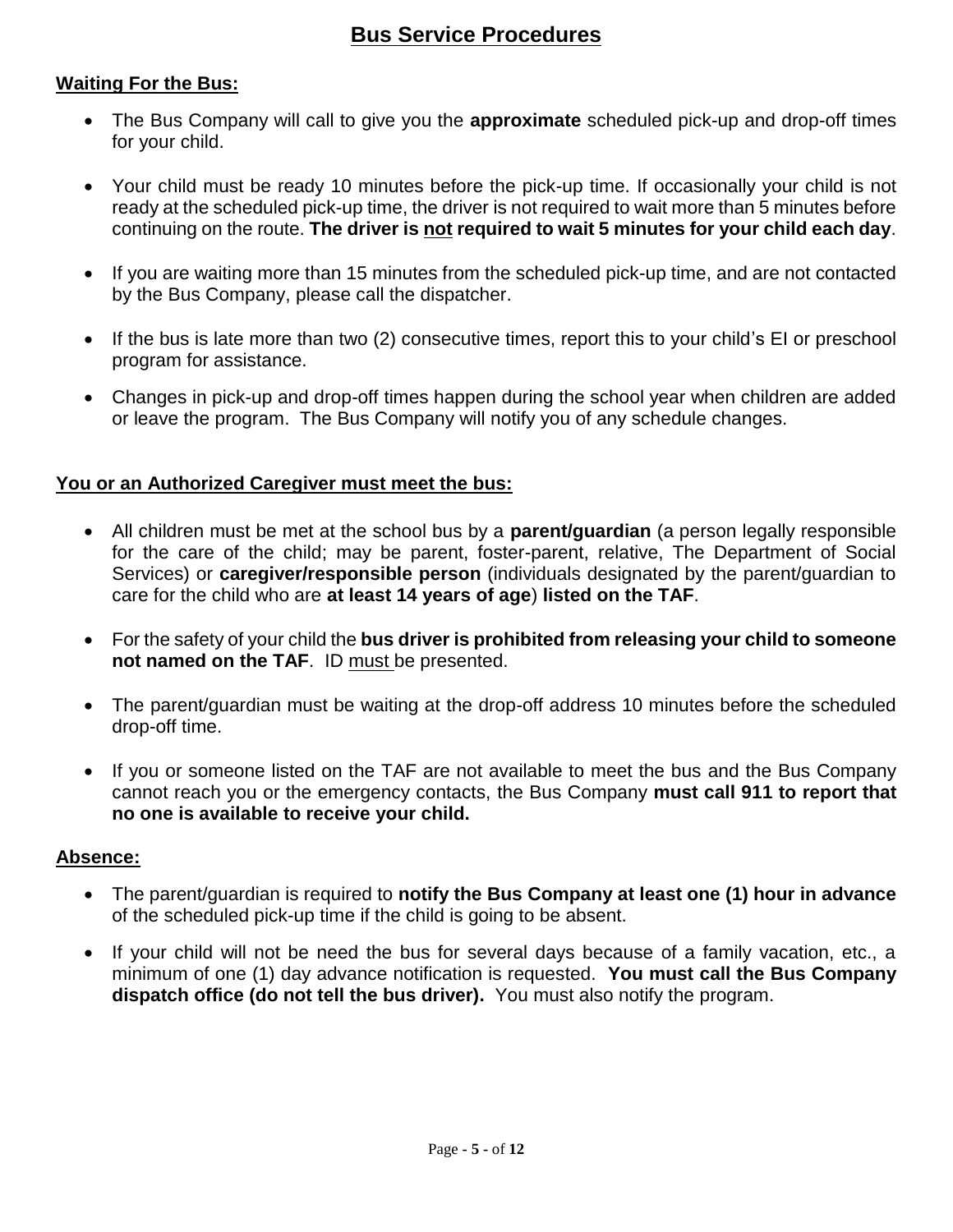#### **Suspension of Service:**

- If you fail to notify the Bus Company that your child will be absent and the bus arrives at your home to provide service, this is considered a No-Show. **If your child is a No-Show for two (2) consecutive days, bus service will stop.** You may call the Bus Company to start service again. If it has been five days or more since your child's bus service was stopped due to No-Shows, you must contact your child's service coordinator or school district to request bus service. **It will take 5-10 days for bus service to start again.**
- **If the bus company is unable to transport your child safely due to his/her behavior while traveling or boarding and alighting the bus, it may be necessary to temporarily suspend bus service. Your child's program will notify you if there is a problem. The program, your school district, the bus company and the WCDH will work with you and your child to find a solution. Bus service will resume when your child can be transported safely.**

#### **Inclement Weather:**

 Please listen to local radio or TV or search online for school delays or closing notifications. You may find school district and program closings by following these links to News 12 Westchester and WHUD Westchester:

<http://westchester.news12.com/> and http://pamal.com/stormcenter/whud.php

- If you are not sure about your child's program, contact the program directly.
- The WCDH follows the local school district closings throughout the county. If your school district is closed, WCDH transportation will also be canceled.
- If your child's program chooses to open and WCDH does not provide bus service, you may drive your child to the program; **please be aware that you are responsible for round-trip transportation.**
- Please be aware that if bus service is provided in bad weather you should expect delays.

### **Complaints:**

- If you have questions or concerns about your child's bus schedule, lateness, or other service problems, please call the bus company office and speak with the dispatcher or the manager. **Do not discuss problems with the bus driver or monitor.**
- Please report unresolved bus service problems to your child's program for assistance.
- If the program is unable to resolve the service problem, they will contact the WCDH Program Administrator.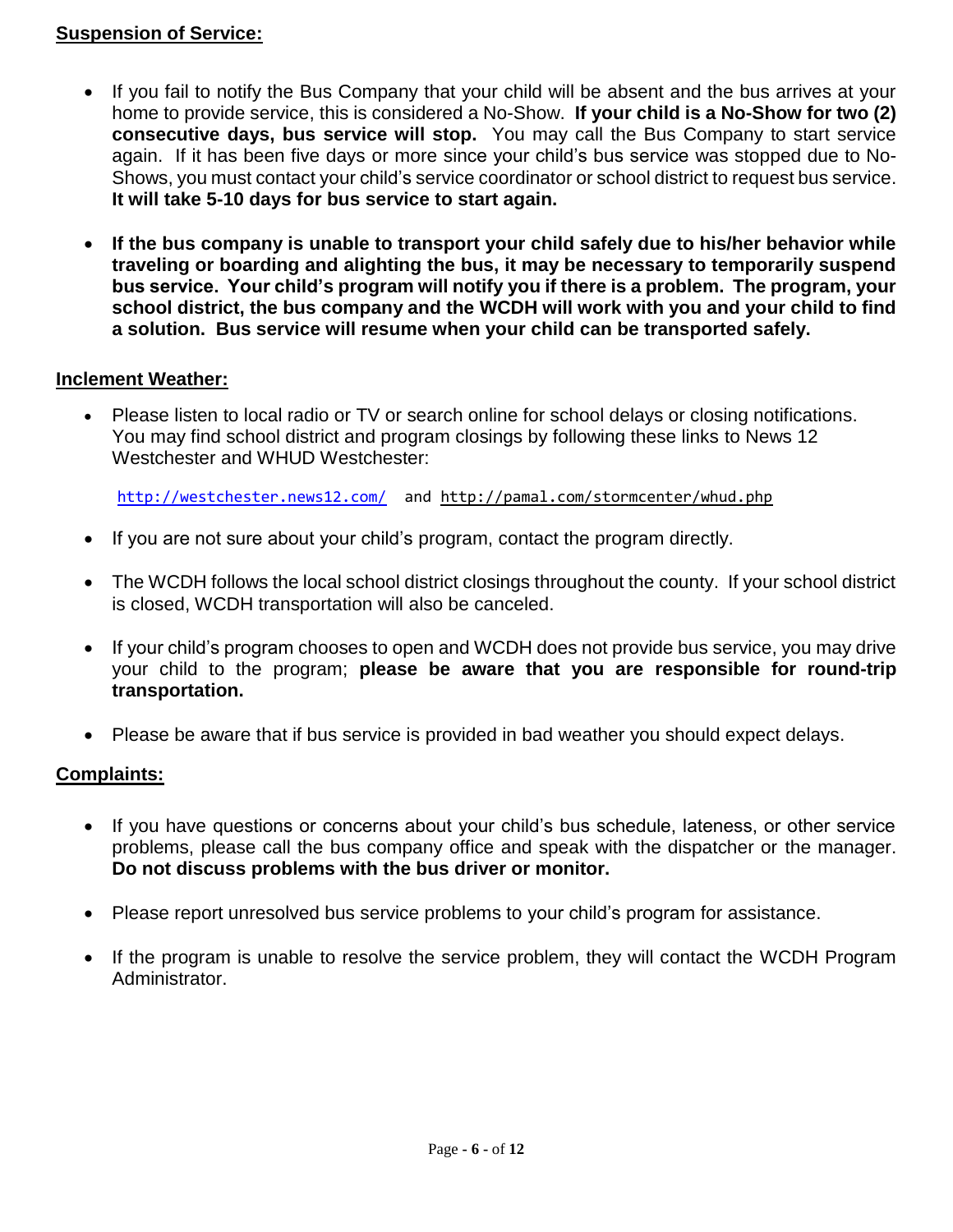Our most important mission is the safe transport of your child. If your child is in an accident or appears to be ill, the following steps will be taken.

### **When there is an accident:**

- The Bus Company immediately notifies WCDH and your child's program.
- During program hours, your child's program will contact you. After program hours, the Bus Company will contact you.
- Your child may be taken to the Emergency Room; the police officer(s) at the scene will determine if this is necessary.
- Since New York is a no-fault insurance state, **in the event that your child is involved in a school bus accident and requires medical treatment, the parent/guardian's automobile insurance is primary for all costs, including the emergency room.** This is a New York State Law.
- Should the parent/guardian not have automobile insurance, the bus company is responsible for insurance and possible post-accident costs.

#### **When there is illness or an injury on the bus:**

- The bus driver and monitor do not administer first aid.
- In the event of an emergency, the bus driver will park the bus in a safe location and contact the dispatcher.
- The bus driver will wait for assistance/an ambulance to arrive.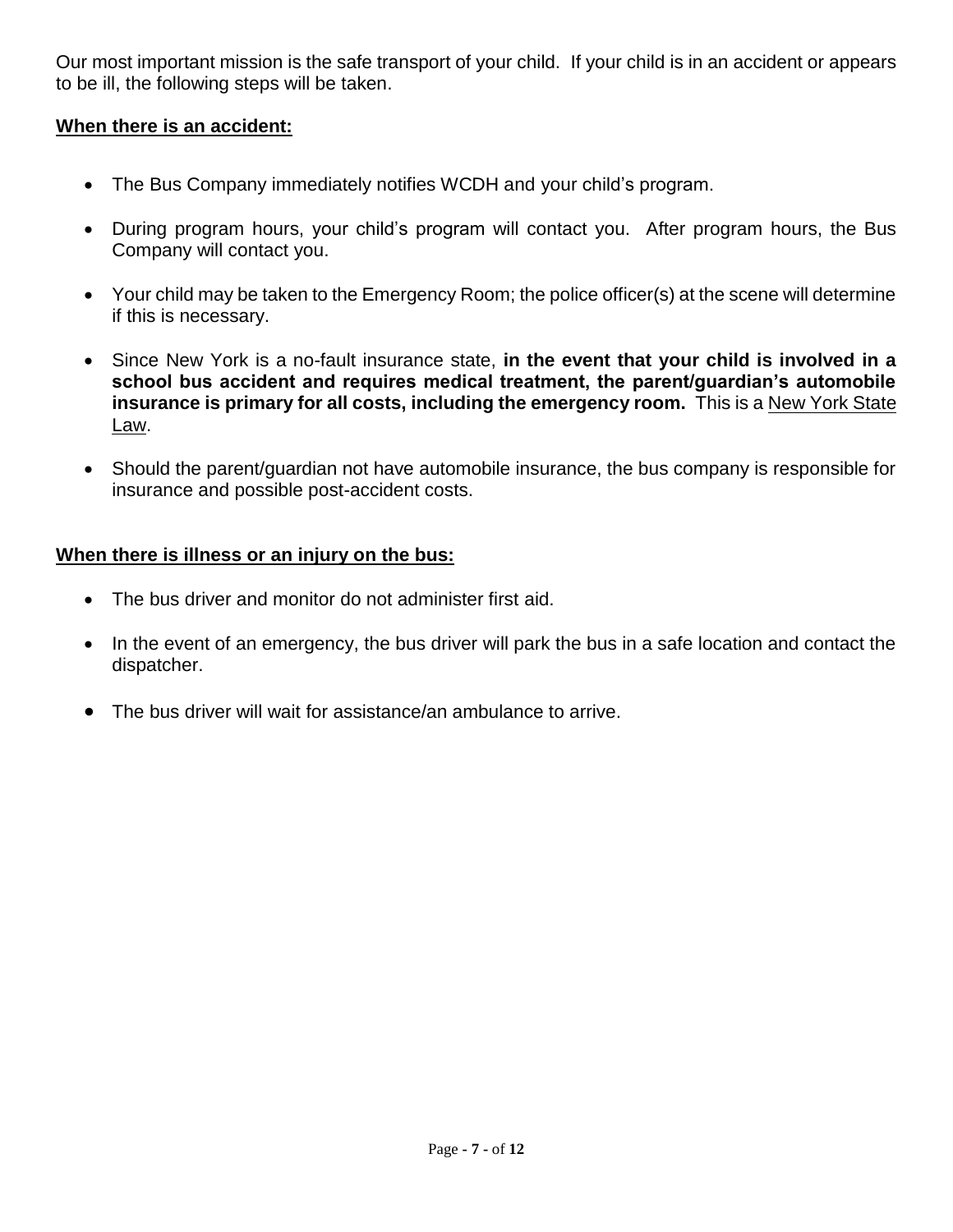# **REOPENING**

As we approach the start of the new 2020-2021 school year, we hope everyone is healthy and dealing well with the new normal we are now experiencing. Communities and schools are facing unprecedented challenges. In July, the State Education Department (NYSED) published RECOVERING, REBUILDING, AND RENEWING: THE SPIRIT OF NEW YORK'S SCHOOLS REOPENING GUIDANCE. The section on School Bus Transportation, pages 59-63, are below. Following each section, are the new procedures the bus companies under contract with the Westchester County Department of Health Children with Special Needs (CSN) have put in place to ensure your child receives safe transportation.

#### NYSED Guidance

TRANSPORTATION The school bus is an extension of the classroom; therefore, many of the recommendations that apply to school buildings (like social distancing and frequent cleaning) should be applied to the school bus, as well. Pupil transportation also presents certain unique challenges, especially with regard to the transportation of homeless students, students in foster care, students in nonpublic and charter schools, and students with disabilities. Therefore, it is critical that schools and school districts must be sure to include Transportation Department staff in all school re-opening planning.

**School Bus Mandatory Requirements** Assurances of the following will be required when submitting the Reopening Plan: Students who are able will be required to wear masks and social distance on the bus;

All buses (conforming and non-conforming to Federal Motor Carrier Safety Standards, as well as type A, C or D) which are used every day by districts and contract carriers must be cleaned/ disinfected once a day. High contact spots must be wiped down after the am and pm run depending upon the disinfection schedule. (For example, some buses might be cleaned between the am and pm runs while other buses may be cleaned/disinfected after the pm run); School buses shall not be equipped with hand sanitizer due to its combustible composition and potential liability to the carrier or district. School bus drivers, monitors and attendants must not carry personal bottles of hand sanitizer with them on school buses; Wheelchair school buses must configure wheelchair placement to ensure social distancing of 6 feet.

### *CSN Bus Company Procedures*

- Students will be required to wear masks whenever possible. Students who are unable to medically tolerate a face covering, students where such covering would impair their physical health or mental health, or students with a disability which would prevent them from wearing a mask will not be forced to do so. These students cannot be denied transportation. **The student's school district must notify Westchester County prior to the start of school if a student is unable to wear a face mask.**
- The expectation is your child will wear a face covering before he/she boards the bus and for the entire bus ride. If your child needs a face covering, please contact your school district. Your district is responsible to provide your child with a face mask. If your child does not have a face covering, he/she will not be permitted to board the bus, unless he/she is unable to do so as noted above. The bus company will maintain a supply of masks in case a student is occasionally missing his/her mask, but the parents must be responsible for providing the daily masks.
- Students must social distance (six feet seperation) on the bus.
- The number of students transported on each bus will be limited to ensure proper social distancing and limit travel time.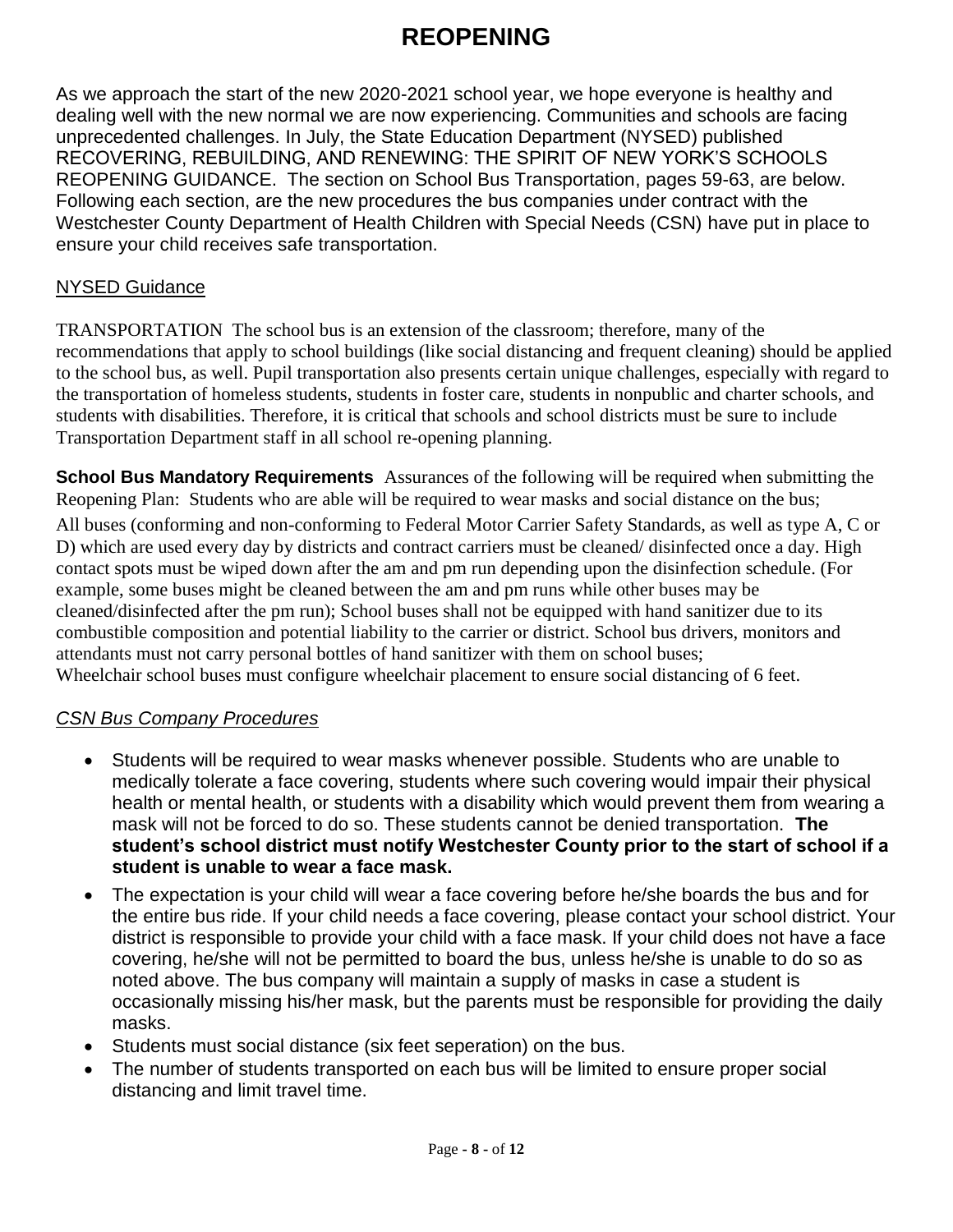- The safety harnesses will be installed so that only one student is seated per bus seat and in every other row of the bus to allow for proper distancing between students.
- All bus companies contracted with CSN to provide bus service to 4410 Preschool Programs and Early Intervention Toddler Development Groups will follow the above standards for cleaning/disinfecting vehicles. CSN inspectors will monitor compliance.
- Bus company staff will not carry hand sanitizer.

### NYSED Guidance

**School Bus Considerations** Districts and other applicable schools may want to consider adding the following best practices to their reopening plan:

School bus companies may choose to install sneeze guards by the driver's seat and in between each seat to protect children and increase capacity. If installed, the sneeze guards must be made of a material approved by the Department of Transportation. Sneeze guards will need to be disinfected every day; Sneeze guards may be installed on wheelchair buses between securement stations with the approval of the Department of Transportation; When temperatures are above 45 degrees, school buses should transport passengers with roof hatches or windows slightly opened to provide airflow.

### *CSN Bus Company Procedures*

- The New York State DOT inspectors have told our bus companies sneeze guards are not permissible, for safety reasons, on our vehicles.
- The bus companies will open windows and roof hatches when appropriate.

#### NYSED Guidance

**School Bus Staff Mandatory Requirements** School bus drivers, monitors, attendants and mechanics shall perform a self-health assessment for symptoms of COVID-19 before arriving to work. If personnel are experiencing any of the symptoms of COVID-19 they should notify their employer and seek medical attention; School bus drivers, monitors, attendants and mechanics must wear a face covering along with an optional face shield; Transportation staff (drivers, monitors, attendants, mechanics and cleaners) will be trained and provided periodic refreshers on the proper use of personal protective equipment and the signs and symptoms of COVID-19; Transportation departments/carriers will need to provide Personal Protective Equipment such as masks and gloves for drivers, monitors and attendants in buses as well as hand sanitizer for all staff in their transportation locations such as dispatch offices, employee lunch/break rooms and/or bus garages. Drivers, monitors and attendants who must have direct physical contact with a child must wear gloves.

#### *CSN Bus Company Procedures*

 Bus company staff will follow all recommendations. The bus drivers and bus monitors will wear face coverings. The bus monitors will wear gloves and change them each time they handle a student.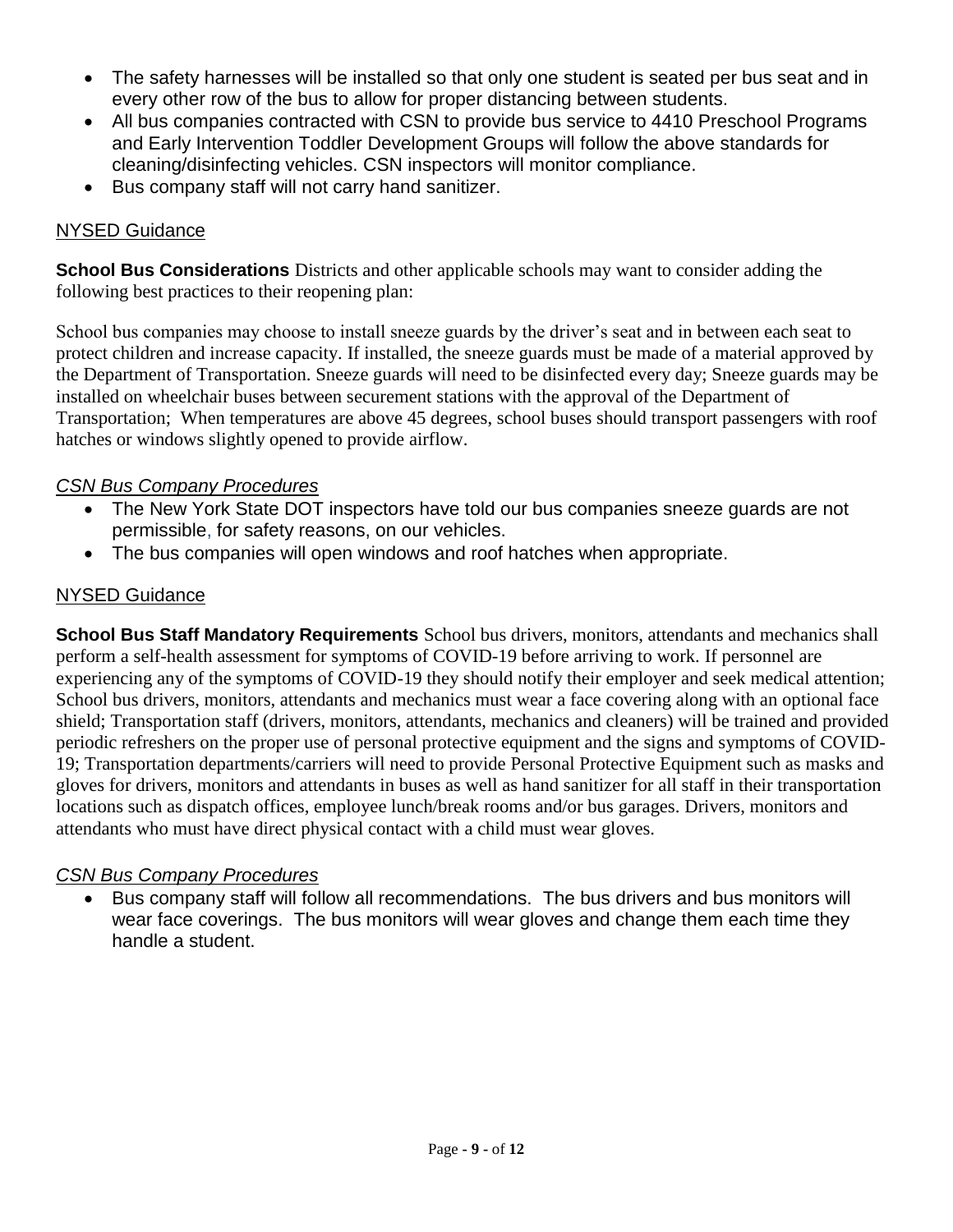### NYSED Guidance

**Considerations for Reopening Plans** Districts and other applicable schools may want to consider adding the following best practices to their reopening plan:

The driver, monitor, and attendant may wear gloves if they choose to do so but are not required unless they must be in physical contact with students; Transportation staff should be encouraged to wash their hands with soap and water before and after am and pm runs to keep healthy and prevent the spread of respiratory and diarrheal infections from one person to the next. Germs can spread from other people or surfaces when you:

- o touch your eyes, nose, and mouth with unwashed hands
- o touch a contaminated surface or objects
- $\circ$  blow your nose, cough, or sneeze into hands and then touch other people's hands or common objects

## *CSN Bus Company Procedures*

• Bus company staff will follow all recommendations.

### NYSED Guidance

**Students on Transportation** Students on Transportation Mandatory Requirements As was outlined in the Health and Safety section of this guidance, all parents/guardians will be required to ensure their child/children are not experiencing any signs and symptoms of COVID-19 and do not have a fever of 100 degrees or more prior to them boarding their method of transportation to school; Students must wear a mask on a school bus if they are physically able. Students who are unable to medically tolerate a face covering, including students where such covering would impair their physical health or mental health are not subject to the required use of a face covering; Students must social distance (six feet seperation) on the bus; Students who do not have a mask can NOT be denied transportation; Students who do not have masks must be provide one by the district; Students with a disability which would prevent them from wearing a mask will not be forced to do so or denied transportation.

### *CSN Bus Company Procedures*

- **Parents must check their child's temperature at home before bringing him/her to the bus each day**. Upon arrival at the bus, the bus monitor will ask the parent/guardian the following Health Status Attestation questions:
	- 1) Did you take your child's temperature today?
	- 2) Was it within normal range and less than 100.4?
	- 3) Has your child, or anyone in your household, been in close proximate contact in the past 14 days with anyone who has tested positive for or who has symptoms of COVID-19?
	- 4) Has your child, or anyone in your household, traveled to one of the restricted states on the Governor's quarantine list in the last 14 days?
	- 5) Has your child, or anyone in your household, tested positive for COVID-19 in the past 14 days?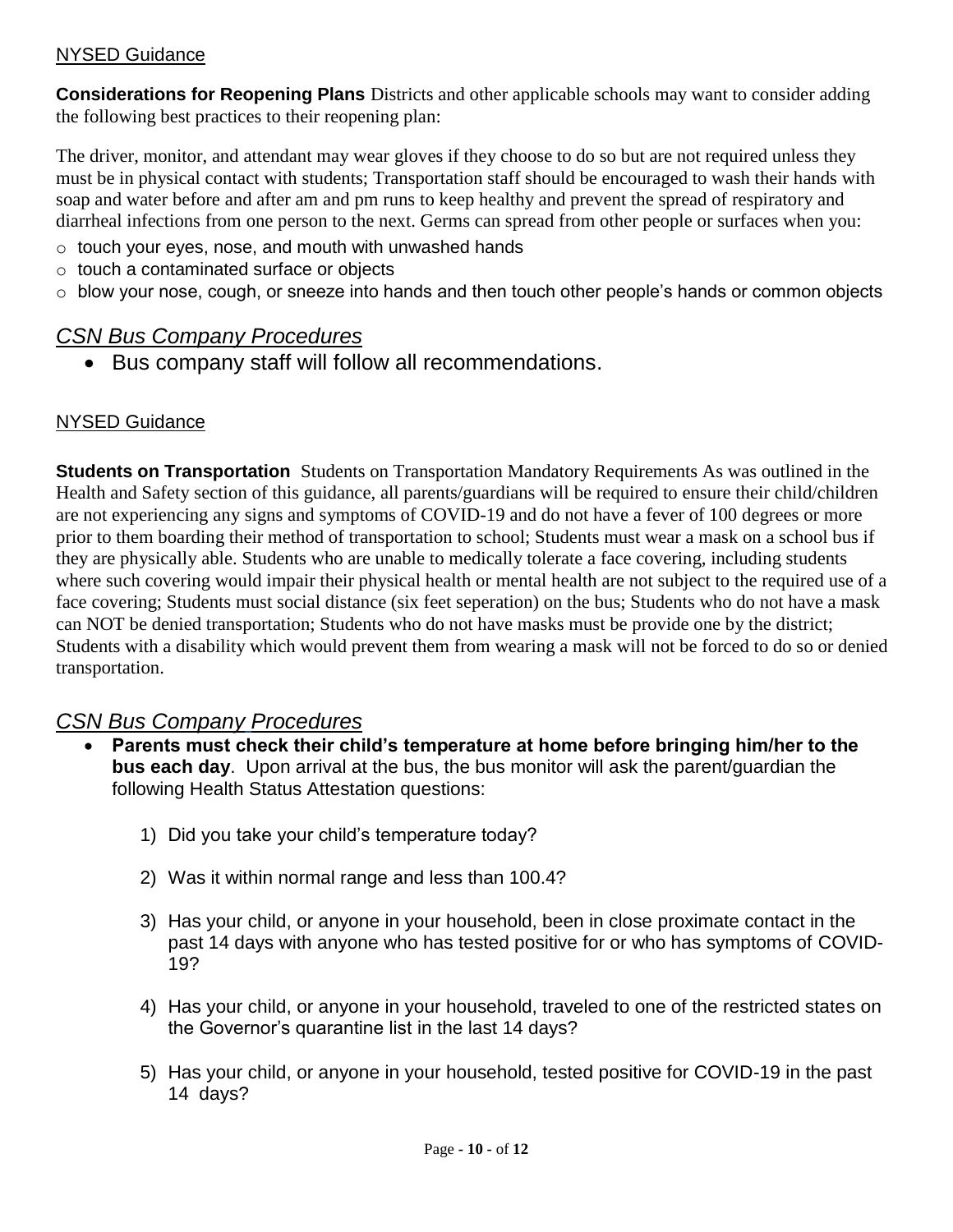- 6) Has your child, or anyone in your household, had any symptoms of COVID-19 in the past 14 days?
- The student may only board the bus if the parent has taken his/her temperature, it was within the normal range and the parent has answered "no" to questions 3-6. All answers will remain confidential in accordance with State and federal law.
- The bus monitor will note on the attendance sheet or other form that the parent answered the Health Status Attestation.
- The student will be helped into his/her seat by the bus monitor.
- The monitor will change his/her gloves to prepare for the next student.
- Students who do not have a mask can NOT be denied transportation (see page 8).

### NYSED Guidance

**Students on Transportation Considerations** Districts and other applicable schools may want to consider adding the following best practices to their reopening plan: Siblings or children who reside in the same household should be encouraged to sit together. A student without a mask may be provided a mask by the driver/monitor/attendant. Students who are unable to medically tolerate a face covering, including students where such covering would impair their physical health or mental health are not subject to the required use of a face covering. In such a situation the seating will have to be rearranged so the student without a mask is socially distanced from other students. Students who are transported in a mobility device should use seating positions that provide the required social distancing or have NYS-approved sneeze guards installed. Students should be reminded of the bus rules, like, to not eat or drink on the school bus, which would require them to remove their mask. When students embark and disembark the bus, they should follow social distancing protocols. This will increase the time required to load and unload buses at stops.

### *CSN Bus Company Procedures*

- Bus companies will allow siblings to ride together on the bus to increase capacity and efficiency.
- Bus companies can provide a student with a mask occasionally (see page 8).
- Bus companies will ensure all students are travelling at a safe distance from one another on the bus; only one student per bus seat (except siblings) and every other row will be left empty, but no sneeze guards will be installed (see page 9).
- No student is permitted to eat or drink on the bus.

## NYSED Guidance

**Protocols Once Students Disembark from Transportation** Districts and other applicable schools may want to consider adding the following best practices to their reopening plan. When students embark and disembark the bus, they should follow social distancing protocols. This will increase the time required to load and unload buses at schools in the morning and afternoon.

- Schools should consider staggered arrival and departure times to ensure social distancing.
- Schools should reconfigure the loading and unloading locations for students who are transported by bus, car or are pedestrians.
- Since hand sanitizer is not permitted on school buses, schools should consider policy to dispense hand sanitizer when students enter the building or classroom.